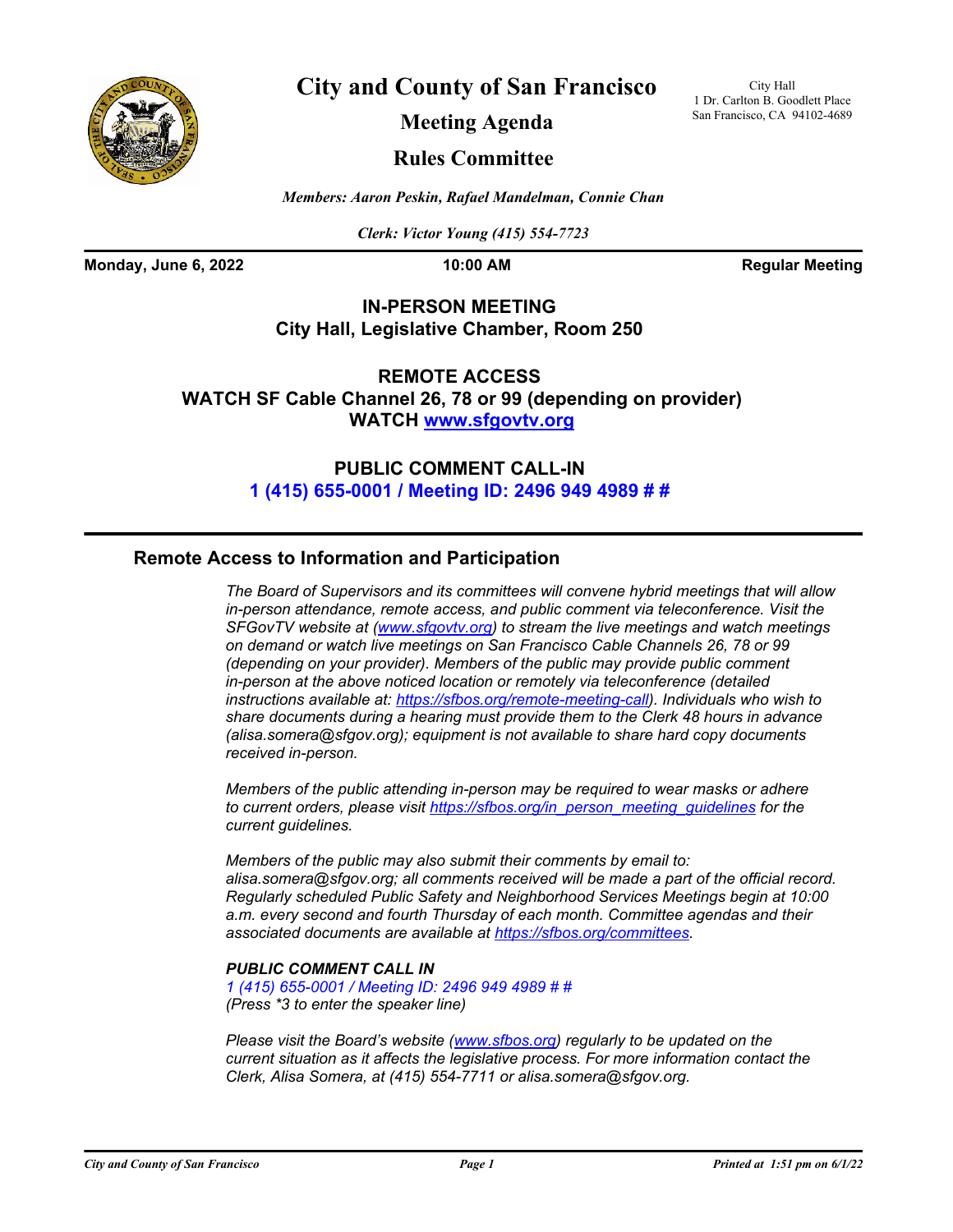# **ROLL CALL AND ANNOUNCEMENTS**

# **AGENDA CHANGES**

# **COMMUNICATIONS**

# **REGULAR AGENDA**

## **1. [220511](http://sfgov.legistar.com/gateway.aspx?m=l&id=38703) [Mayoral Appointment, Public Works Commission - Lynne Newhouse Segal]**

Motion approving/rejecting Mayor's nomination for the appointment of Lynne Newhouse Segal to the Public Works Commission, for a term ending July 2, 2026. (Clerk of the Board)

(Charter, Section 4.141, provides that this nomination is subject to confirmation by the Board of Supervisors and shall be the subject of a public hearing and vote within 60 days from the date the nomination is transmitted to the Clerk of the Board. If the Board fails to act on the nomination within 60 days of the date the nomination is transmitted to the Clerk, then the nominee shall be deemed approved. Transmittal date: May 2, 2022.)

5/3/22; RECEIVED AND ASSIGNED to the Rules Committee.

5/23/22; CONTINUED.

## **2. [220632](http://sfgov.legistar.com/gateway.aspx?m=l&id=38824) [Appointments, Mental Health SF Implementation Working Group]**

Hearing to consider appointing two members, terms ending June 1, 2024, to the Mental Health SF Implementation Working Group. (Clerk of the Board)

Seat 6, succeeding Steve Fields, term expiring June 1, 2022, shall be held by a substance use treatment provider with expertise in mental health treatment and harm reduction, appointed by the Board of Supervisors, for a two-year term ending June 1, 2024.

Seat 8, succeeding Monique LeSarre, term expiring June 1, 2022, shall be held by a psychiatrist or other behavioral health professional with expertise providing services to transitional age youth (ages 18-24) in San Francisco, appointed by the Board of Supervisors, for a two-year term ending June 1, 2024.

6/1/22; RECEIVED AND ASSIGNED to the Rules Committee.

*2 seats / 2 applicants*

*Steven Fields, seat 6(residency waiver required) Monique LeSarre, seat 8*

# **ADJOURNMENT**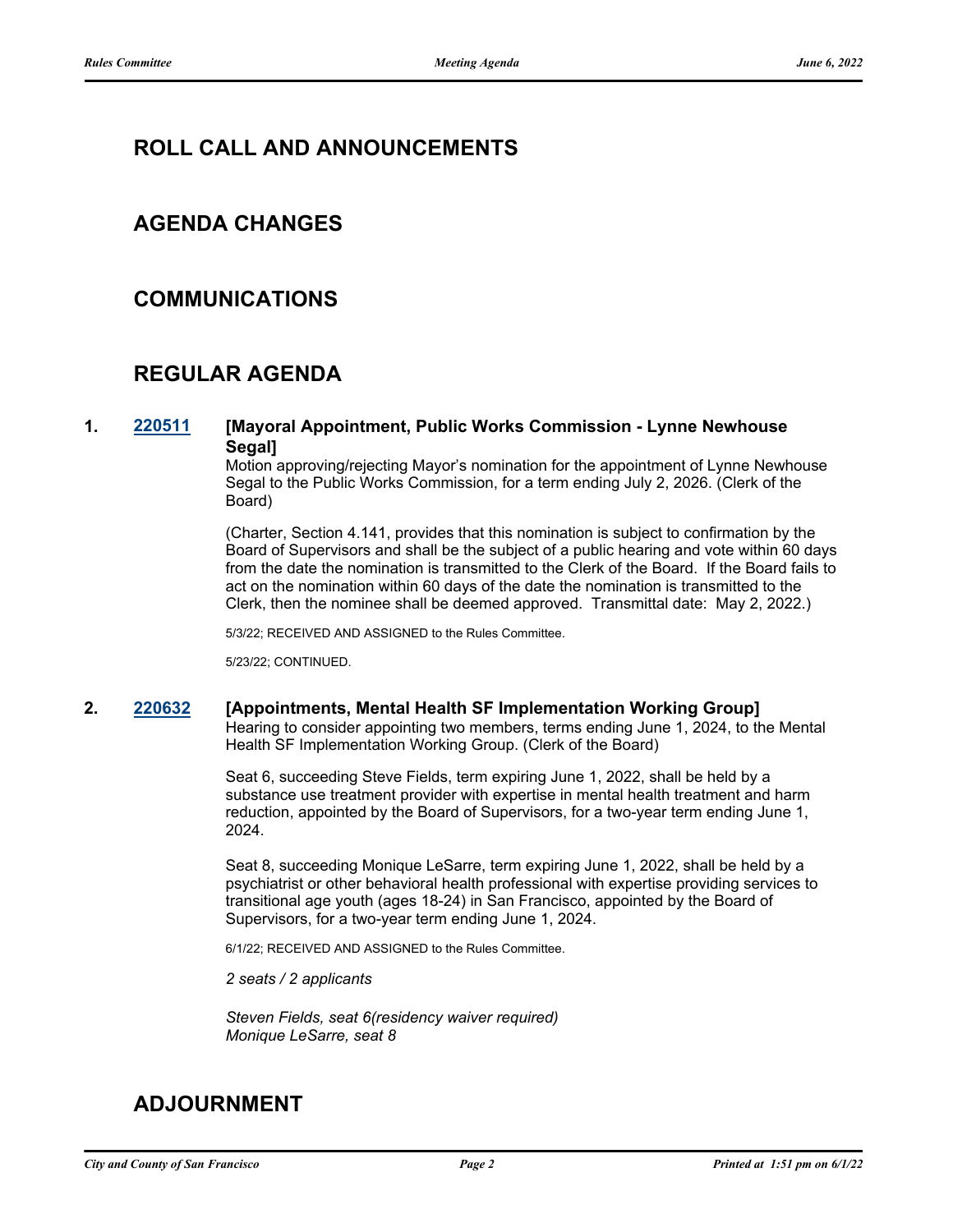*NOTE: Pursuant to Government Code Section 65009, the following notice is hereby given: if you challenge, in court, the general plan amendments or planning code and zoning map amendments described above, you may be limited to raising only those issues you or someone else raised at the public hearing described in this notice, or in written correspondence delivered to the Board of Supervisors at, or prior to, the public hearing.*

# **LEGISLATION UNDER THE 30-DAY RULE**

*NOTE: The following legislation will not be considered at this meeting. Board Rule 3.22 provides that when an Ordinance or Resolution is introduced which would CREATE OR REVISE MAJOR CITY POLICY, the Committee to which the legislation is assigned shall not consider the legislation until at least thirty days after the date of introduction. The provisions of this rule shall not apply to the routine operations of the departments of the City or when a legal time limit controls the hearing timing. In general, the rule shall not apply to hearings to consider subject matter when no legislation has been presented, nor shall the rule apply to resolutions which simply URGE action to be taken.*

## **[220535](http://sfgov.legistar.com/gateway.aspx?m=l&id=38727) [Charter Amendment - Homelessness Oversight Commission] Sponsors: Safai; Walton**

Charter Amendment (First Draft) to amend the Charter of the City and County of San Francisco to create the Homelessness Oversight Commission ("Commission") to oversee the Department of Homelessness and Supportive Housing; to provide that the Commission lacks jurisdiction to approve or disapprove criteria used to ascertain eligibility or priority for programs and services, where such criteria are required as a condition of funding; and to require the Board of Supervisors to adopt an ordinance amending the Municipal Code to provide that the Commission shall appoint the members of the Local Homeless Coordinating Board and the Shelter Monitoring Committee, and requiring those bodies to advise the Commission, and to require the Our City, Our Home Oversight Committee to advise the Commission and the Health Commission, in lieu of advising the Mayor and the Board of Supervisors, on administration of the Our City, Our Home Fund and on monies appropriated from the Fund; at an election to be held on November 8, 2022.

5/10/22; ASSIGNED UNDER 30 DAY RULE to the Rules Committee.

6/1/22; REFERRED TO DEPARTMENT.

# **[220539](http://sfgov.legistar.com/gateway.aspx?m=l&id=38731) [Campaign and Governmental Conduct Code - Behested Payments Exception]**

#### **Sponsor: Peskin**

Ordinance amending the Campaign and Governmental Conduct Code to modify the rules concerning behested payments, by excepting solicitations made under programs to solicit, request, and contractually obligate charitable donations of volunteer time and/or money from interested parties to nonprofit organizations or public schools through public, competitively procured contract solicitations and/or program contract requirements, where the program was in existence as of January 23, 2022, or if the program is specifically authorized by ordinance.

5/10/22; ASSIGNED UNDER 30 DAY RULE to the Rules Committee.

5/25/22; REFERRED TO DEPARTMENT.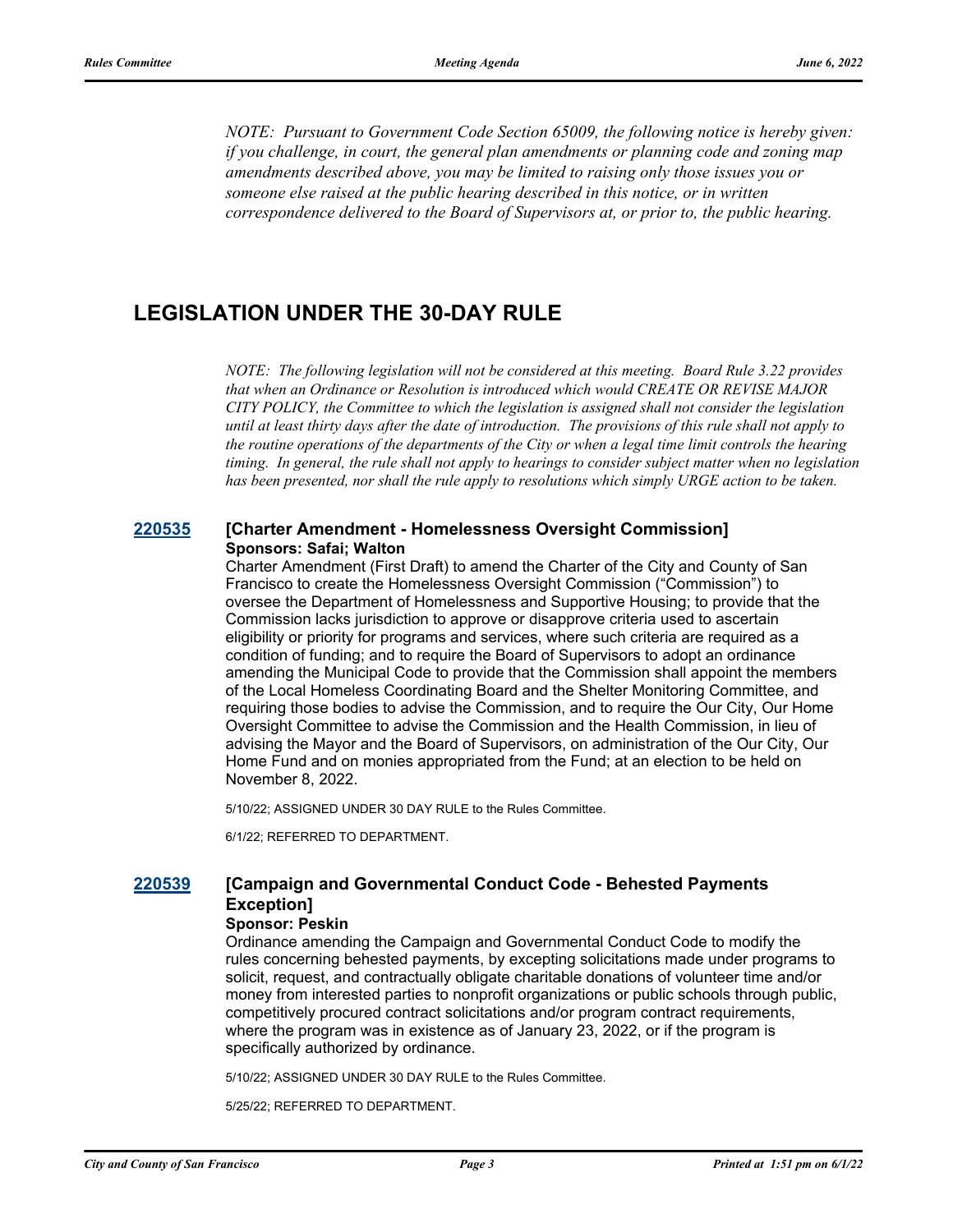## **[220606](http://sfgov.legistar.com/gateway.aspx?m=l&id=38798) [Administrative Code - Surveillance Technology Policy for Police Department Use of Non-City Entity Surveillance Cameras] Sponsor: Mayor**

Ordinance approving Surveillance Technology Policy for Police Department use of non-City entity surveillance cameras.

5/17/22; ASSIGNED UNDER 30 DAY RULE to the Rules Committee.

#### **[220626](http://sfgov.legistar.com/gateway.aspx?m=l&id=38818) [Charter Amendment - Library Preservation Fund]**

**Sponsors: Mayor; Safai, Melgar, Peskin, Ronen, Chan and Preston** Charter Amendment (First Draft) to amend the Charter of the City and County of San Francisco to extend the Library Preservation Fund for an additional 25 years, through June 2048, to set aside funds to provide library services and materials and operate library facilities at the main library and branch libraries; at an election to be held on November 8, 2022.

5/24/22; ASSIGNED UNDER 30 DAY RULE to the Rules Committee.

6/1/22; REFERRED TO DEPARTMENT.

# **[220631](http://sfgov.legistar.com/gateway.aspx?m=l&id=38823) [Charter Amendment, Initiative Ordinance, and Policy Declaration - Affordable Housing Production Act]**

## **Sponsors: Chan; Walton and Peskin**

Charter Amendment (First Draft) to amend the Charter of the City and County of San Francisco to provide for accelerated review and approval of eligible 100% affordable housing projects, educator housing projects, and market-rate projects that provide significant increased affordability, and providing for Planning Department ministerial review in lieu of approvals by or certain appeals to City boards and commissions; to make corresponding amendments to the Planning Code and the Business and Tax Regulations Code; to amend the Administrative Code to provide for an Annual Affordable Housing Allocation Report as part of the City's budget deliberation process; and to declare as City policy the need to accelerate approval of 100% affordable housing projects, educator housing projects, and market-rate projects that provide significant increased affordability; to make findings of compliance with the General Plan, and Planning Code, Section 101.1, and findings of public necessity, convenience, and welfare under Planning Code, Section 302; and affirming the Planning Department's determination under the California Environmental Quality Act; at an election to be held on November 8, 2022.

5/24/22; ASSIGNED UNDER 30 DAY RULE to the Rules Committee.

6/1/22; REFERRED TO DEPARTMENT.

#### **[220633](http://sfgov.legistar.com/gateway.aspx?m=l&id=38825) [Charter Amendment - Forfeiture of Pension Benefits] Sponsors: Peskin; Chan**

Charter Amendment (First Draft) to amend the Charter of the City and County of San Francisco to provide for forfeiture of the pension of a member of the San Francisco Employees' Retirement System upon a finding by clear and convincing evidence after an administrative hearing that the member committed a crime involving moral turpitude in connection with the member's duties as a City employee or officer; at an election to be held on November 8, 2022.

5/24/22; ASSIGNED UNDER 30 DAY RULE to the Rules Committee.

6/1/22; REFERRED TO DEPARTMENT.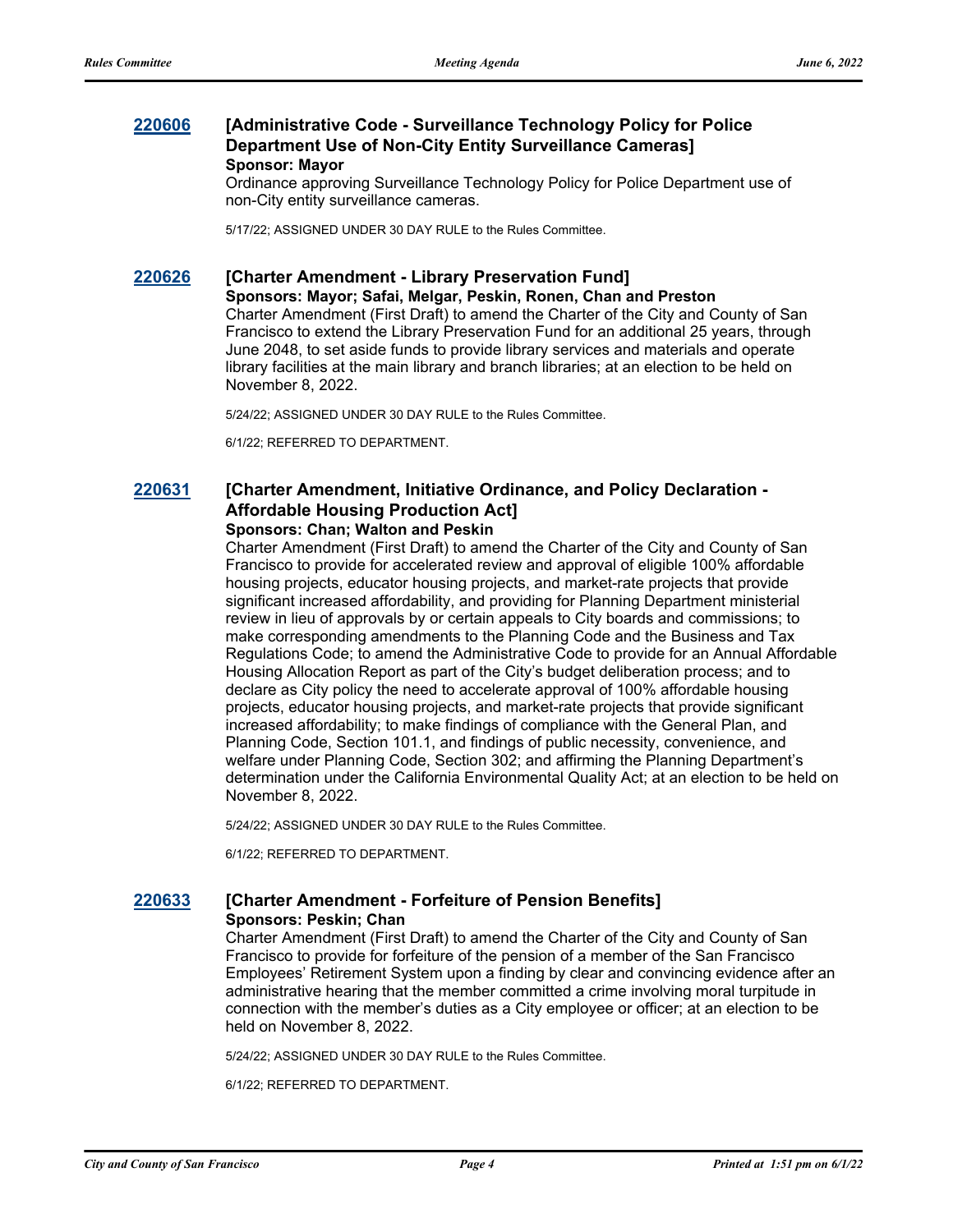#### **[220635](http://sfgov.legistar.com/gateway.aspx?m=l&id=38827) [Charter Amendment - Public Works Department and Commission, Sanitation and Streets Commission] Sponsor: Peskin**

Charter Amendment (First Draft) to amend the Charter of the City and County of San Francisco to transfer the responsibilities of the Department of Sanitation and Streets to the Department of Public Works; to establish a new seven-member Public Works Commission to replace the five-member Public Works Commission that is currently responsible for overseeing the Department of Public Works; to eliminate the Department of Sanitation and Streets and the five-member Sanitation and Streets Commission; and to establish a new seven-member Sanitation and Streets Commission to hold hearings and set policies for the Department of Public Works regarding maintenance of the public right of way and sanitation standards and protocols; at an election to be held on November 8, 2022.

5/24/22; ASSIGNED UNDER 30 DAY RULE to the Rules Committee.

6/1/22; REFERRED TO DEPARTMENT.

# **[220636](http://sfgov.legistar.com/gateway.aspx?m=l&id=38828) [Charter Amendment and Ordinance - Additional Density and Height; Rent-Control]**

### **Sponsors: Peskin; Chan, Preston and Walton**

Charter Amendment (First Draft) to amend the Charter of the City and County of San Francisco to set forth as City policy a requirement that when the City amends the Planning Code to allow for additional residential numerical density or height, that developers agree to subject the new residential units in the development to rent control; to amend the Administrative Code to establish as the residential numerical density and height limits those controls in effect as of November 8, 2022, and to allow the Board of Supervisors to amend the Planning Code to exceed those limits if the ordinance requires a regulatory agreement to subject all dwelling units in development projects to the additional density or height to rent control; to require rent control in future development agreements; and making findings of compliance with the General Plan and Planning Code, Section 101.1 and findings of public necessity, convenience, and welfare under Planning Code, Section 302; and affirming the Planning Department's determination under the California Environmental Quality Act; at an election to be held on November 8, 2022.

5/31/22 - Economic impact pending further review

5/24/22; ASSIGNED UNDER 30 DAY RULE to the Rules Committee.

6/1/22; REFERRED TO DEPARTMENT.

## **[220637](http://sfgov.legistar.com/gateway.aspx?m=l&id=38829) [Charter Amendment - Housing and Community Development Commission and Department]**

#### **Sponsors: Preston; Walton, Ronen and Peskin**

Charter Amendment (First Draft) to amend the Charter of the City and County of San Francisco, to create the Housing and Community Development Commission to oversee the Housing and Community Development Department, and to establish the Housing and Community Development Department as a City department to succeed to the powers and duties of the Mayor's Office of Housing and Community Development; at an election to be held on November 8, 2022.

5/24/22; ASSIGNED UNDER 30 DAY RULE to the Rules Committee.

6/1/22; REFERRED TO DEPARTMENT.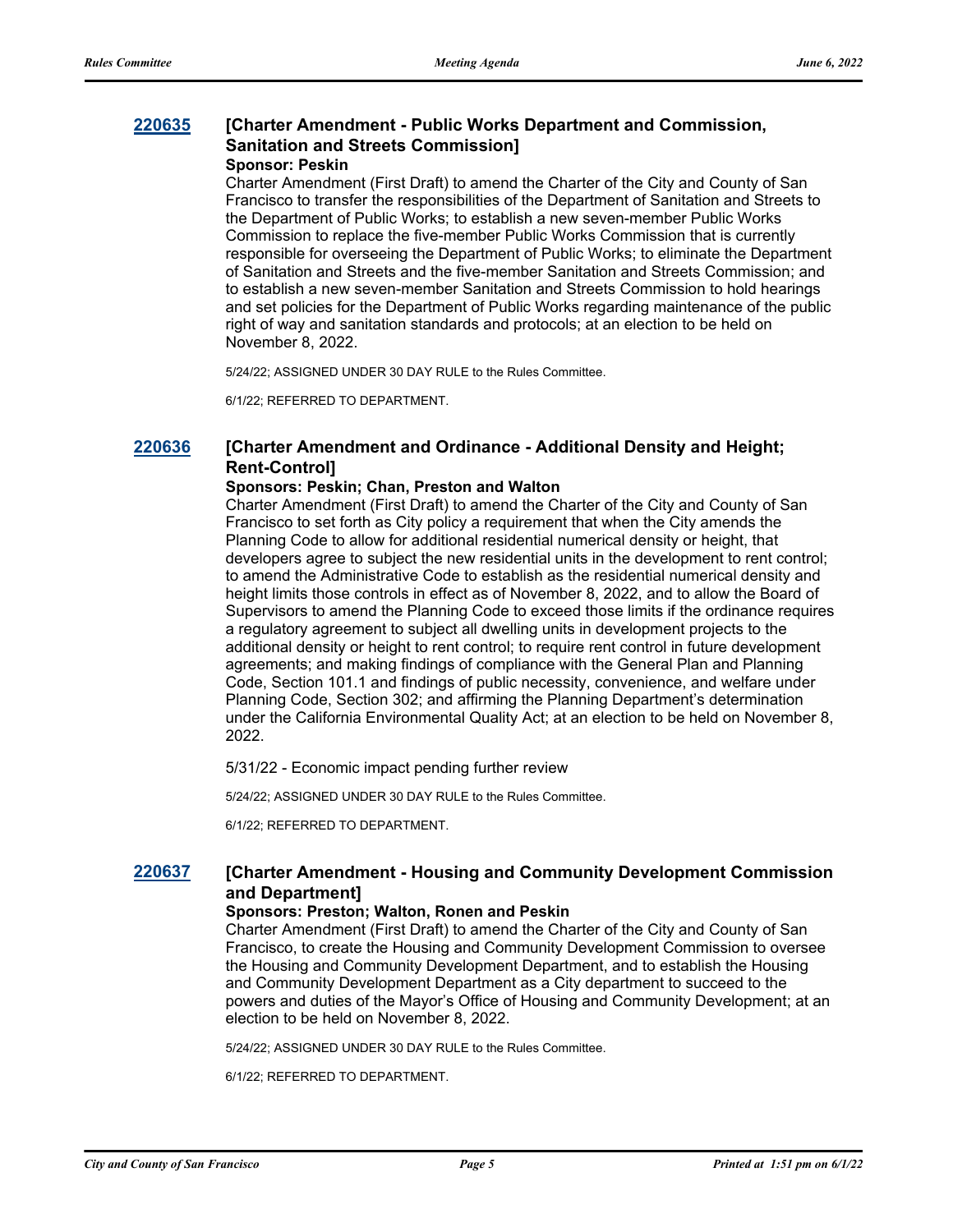## **[220638](http://sfgov.legistar.com/gateway.aspx?m=l&id=38830) [Charter Amendment - City Elections in Even-Numbered Years] Sponsors: Preston; Peskin**

Charter Amendment (First Draft) to amend the Charter of the City and County of San Francisco to change the election cycle for the offices of Mayor, Sheriff, District Attorney, City Attorney and Treasurer so that these offices will be elected in even-numbered years; to provide that the current term for the aforementioned offices will end on January 8, 2025 rather than January 8, 2024; to amend the definition of general municipal election so that such elections occur only in even-numbered years; and to change the signature threshold for initiative ordinances to two percent of the number of registered voters in San Francisco; at an election to be held on November 8, 2022.

5/24/22; ASSIGNED UNDER 30 DAY RULE to the Rules Committee.

6/1/22; REFERRED TO DEPARTMENT.

# **[220639](http://sfgov.legistar.com/gateway.aspx?m=l&id=38831) [Charter Amendment - Student Success Fund]**

**Sponsors: Ronen; Melgar, Walton, Safai, Mar and Preston** Charter Amendment (First Draft) to amend the Charter of the City and County of San Francisco, to establish the Student Success Fund under which the Department of Children, Youth, and Their Families will provide grants to schools in the San Francisco Unified School District to implement programs that improve academic achievement and social/emotional wellness of students; and to require an annual appropriation in a designated amount to the Fund based on a calculation of the City's excess Educational Revenue Augmentation Fund allocation in specified fiscal years; at an election to be held on November 8, 2022.

5/24/22; ASSIGNED UNDER 30 DAY RULE to the Rules Committee.

6/1/22; REFERRED TO DEPARTMENT.

#### **[220640](http://sfgov.legistar.com/gateway.aspx?m=l&id=38832) [Charter Amendment - Retiree Supplemental Cost of Living Adjustment; Retirement Board Contract with Executive Director] Sponsors: Safai; Melgar and Peskin**

Charter Amendment (First Draft) to amend the Charter of the City and County of San Francisco to eliminate the full funding requirement for supplemental cost of living benefit payments to members of the San Francisco Employees' Retirement System who retired before November 6, 1996, subject to a monthly monetary cap for retirees and their qualified survivors and beneficiaries in years that the Retirement System is not fully funded; adjust the base retirement allowance for these retirees, or their qualified survivors and beneficiaries, to account for supplemental cost of living adjustments not received in the years 2013, 2014, 2017, 2018 and 2019; and authorize the Retirement Board to enter into an individual contract with any Retirement System executive director hired on or after January 1, 2023; at an election to be held on November 8, 2022.

5/24/22; ASSIGNED UNDER 30 DAY RULE to the Rules Committee.

6/1/22; REFERRED TO DEPARTMENT.

#### **[220641](http://sfgov.legistar.com/gateway.aspx?m=l&id=38833) [Administrative Code - Funding, Acquisition, and Use of Certain Police Department Equipment] Sponsor: Mayor**

Ordinance amending the Administrative Code to require Board of Supervisors approval for the funding, acquisition, and use of certain law enforcement equipment consistent with the criteria set forth in state law.

5/24/22; ASSIGNED UNDER 30 DAY RULE to the Rules Committee.

6/1/22; REFERRED TO DEPARTMENT.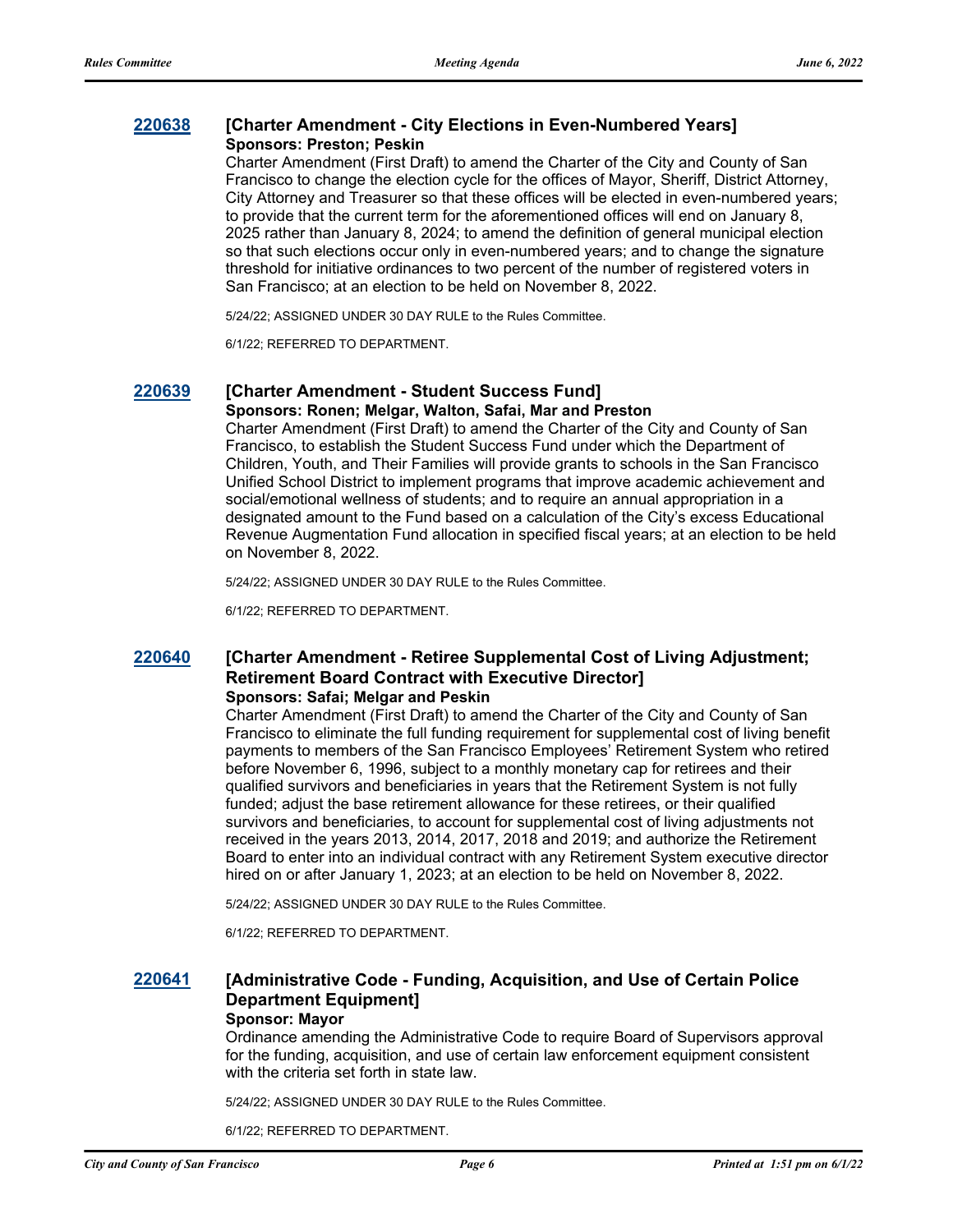#### **Agenda Item Information**

Each item on the Consent or Regular agenda may include the following documents:

1) Legislation

2) Budget and Legislative Analyst report

3) Department or Agency cover letter and/or report

4) Public correspondence

These items are available for review at City Hall, 1 Dr. Carlton B. Goodlett Place, Room 244, Reception Desk or at https://sfbos.org/legislative-research-center-lrc.

#### **Meeting Procedures**

The Board of Supervisors is the legislative body of the City and County of San Francisco. The Board has several standing committees where legislation is the subject of hearings at which members of the public are urged to testify. The full Board does not hold a second public hearing on measures which have been heard in committee.

Board procedures do not permit: 1) persons in the audience to vocally express support or opposition to statements by Supervisors or by other persons testifying; 2) ringing and use of cell phones, pagers, and similar sound-producing electronic devices; 3) bringing in or displaying signs in the meeting room; and 4) standing in the meeting room. Each member of the public will be allotted the same maximum number of minutes to speak as set by the President or Chair at the beginning of each item or public comment, excluding City representatives; except that public speakers using interpretation assistance will be allowed to testify for twice the amount of the public testimony time limit. If simultaneous interpretation services are used, speakers will be governed by the public testimony time limit applied to speakers not requesting interpretation assistance. Members of the public who want a document displayed should provide in advance of the meeting to the Clerk of the Board (bos.legislation@sfgov.org), clearly state such during testimony, and subsequently request the document be removed when they want the screen to return to live coverage of the meeting. Hard copy documents may no be shared during in-person meetings.

IMPORTANT INFORMATION: The public is encouraged to testify at Committee meetings. Persons unable to attend the meeting may submit to the City, by the time the proceedings begin, written comments regarding the agenda items. These comments will be made a part of the official public record and shall be brought to the attention of the Board of Supervisors. Written communications expected to be made a part of the official file should be submitted to the Clerk of the Board or Clerk of a Committee: 1 Dr. Carlton B. Goodlett Place, Room 244, San Francisco, CA 94102. Communications which are not received prior to the hearing may be delivered to the Clerk of the Board or Clerk of the Committee and will be shared with the Members.

COPYRIGHT: All system content that is broadcasted live during public proceedings is secured by High-bandwidth Digital Content Protection (HDCP), which prevents copyrighted or encrypted content from being displayed or transmitted through unauthorized devices. Members of the public who wish to utilize chamber digital, audio and visual technology may not display copyrighted or encrypted content during public proceedings.

AGENDA PACKET: Available on the internet at https://www.sfbos.org/meetings. Meetings are cablecast on SFGovTV, the Government Channel, at www.sfgovtv.org or Cable Channels 26, 78 or 99 (depending on your provider). For USB copies call (415) 554-4188.

LANGUAGE INTERPRETERS: Language services are available in Spanish, Chinese and Filipino at all regular and special Board and Committee meetings if made at least 48 hours in advance of the meeting to help ensure availability. For more information or to request services: Contact Wilson Ng or Arthur Khoo at (415) 554-5184.

傳譯服務: 所有常規及特別市參事會會議和常務委員會會議將提供西班牙文, 中文以及菲律賓文的傳譯服務, 但必須 在會議前最少48小時作出請求, 以確保能獲取到傳譯服務. 將因應請求提供交替傳譯服務, 以便公眾向有關政府機構 發表意見. 如需更多資訊或請求有關服務, 請致電(415)554-5184聯絡我們.

AVISO EN ESPAÑOL: Los servicios de idiomas están disponibles en español, chino, y filipino en todas las reunions regulares y reuniones especiales de la Junta, de los Comités, si se solicita por lo menos 48 horas antes de la reunión para ayudar a garantizar su disponibilidad. Para más información o solicitar servicios, por favor contactar a (415) 554-5184.

PAUNAWA: Mayroong serbisyong pang-wika sa Espanyol, Tsino at Pilipino para sa lahat ng mga regular at espesyal na pagpupulong ng Board, at Komite ng Board. Sa kasalukuyan, mayroong serbisyo sa wikang Pilipino na maaaring hilingin, 48